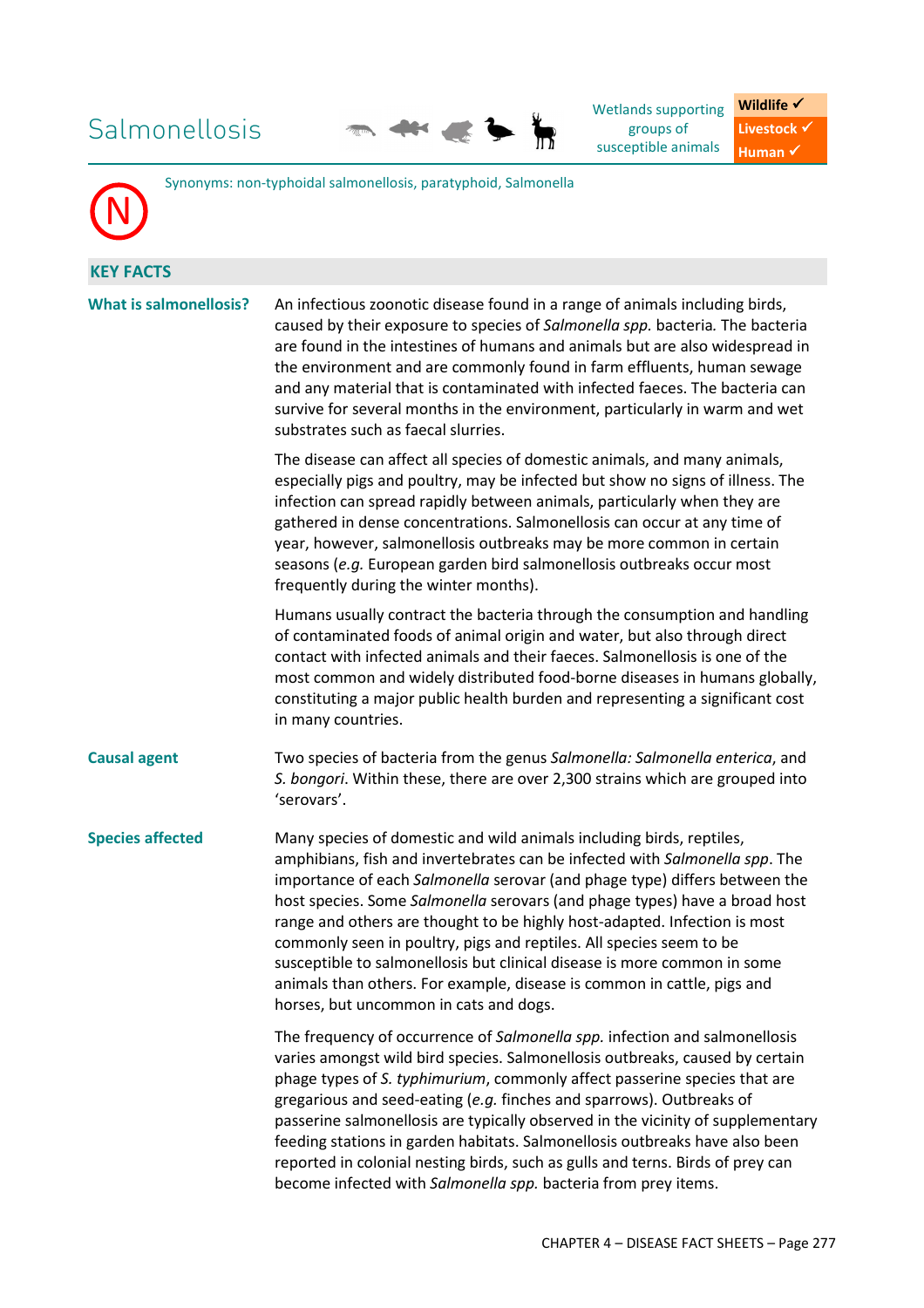|                                                                    | Humans are very susceptible to illness caused by certain Salmonella spp.<br>Children, the elderly, and people with weakened immune systems are at<br>greatest risk of developing severe disease.                                                                                                                                                                                                                                                                                                                                                                   |
|--------------------------------------------------------------------|--------------------------------------------------------------------------------------------------------------------------------------------------------------------------------------------------------------------------------------------------------------------------------------------------------------------------------------------------------------------------------------------------------------------------------------------------------------------------------------------------------------------------------------------------------------------|
| <b>Geographic distribution</b>                                     | Found worldwide but most common in areas of intensive animal husbandry,<br>especially in pigs, calves and poultry reared in confined spaces. The<br>importance of each serovar differs between geographical regions. Eradication<br>programmes have nearly eliminated salmonellosis in domestic animals and<br>humans in some countries but wild animal Salmonella spp. reservoirs remain.                                                                                                                                                                         |
| <b>Environment</b>                                                 | Any environment supporting Salmonella spp. and their animal hosts.                                                                                                                                                                                                                                                                                                                                                                                                                                                                                                 |
| <b>TRANSMISSION AND SPREAD</b>                                     |                                                                                                                                                                                                                                                                                                                                                                                                                                                                                                                                                                    |
| Vector(s)                                                          | Salmonellosis can be spread mechanically by animals and insects. In general<br>infection is transmitted by infected hosts, their faeces or contaminated<br>inanimate objects.                                                                                                                                                                                                                                                                                                                                                                                      |
| <b>How is Salmonella</b><br>transmitted to animals?                | Direct contact with infected faeces and through ingesting water and food<br>(including pastures) contaminated with bacteria (often through faecal<br>contamination). In mammals, the bacteria can be transmitted from an<br>infected female to the foetus, and in birds, from an infected adult to the egg.<br>Carnivores may be infected through ingesting infected animals and their<br>products. Bacteria may also be inhaled in closely confined areas.                                                                                                        |
| <b>How does Salmonella</b><br>spread between groups<br>of animals? | Spread by infected animals which shed the bacteria into the environment in<br>their faeces. Bacteria may also be introduced to herds and flocks on shoes,<br>equipment and other contaminated objects (fomites). Birds, rodents and<br>insects can spread bacteria to other animals. How the infection spreads<br>between and within herds and flocks is not fully understood due to the<br>difficulties of detecting clinical signs in animals infected with Salmonella spp.                                                                                      |
| <b>How is Salmonella</b><br>transmitted to humans?                 | Most commonly transmitted by handling and ingesting contaminated water<br>and food, particularly undercooked foods of animal origin, such as meat, eggs<br>or unpasteurised milk and dairy products, or from cross-contamination of<br>other foods by these items. Also transmitted through direct contact with<br>infected animals and their faeces, particularly those of reptiles, chicks and<br>ducklings, but also of livestock, dogs, cats, adult poultry and cage birds. The<br>bacteria may be spread through person-to-person contact if hygiene is poor. |
|                                                                    |                                                                                                                                                                                                                                                                                                                                                                                                                                                                                                                                                                    |

### **IDENTIFICATION AND RESPONSE**

**Field signs** Many infected animals will not show any clinical signs and hence *Salmonella spp.* can be difficult to detect. Infected livestock may develop enteritis and septicaemia and commonly show signs of diarrhoea, dehydration, depression, abdominal pain and rapid weight loss. Pregnant animals may abort, either with or without other clinical signs. Clinical signs usually last for 2-7 days but death can occur within 24-48 hours in some species. Loss of condition, emaciation and lethargy may be seen in surviving livestock. In poultry, disease is usually seen in very young birds. Clinical signs may include ruffled feathers, lethargy, diarrhoea and increased thirst. Chronically infected birds often appear severely emaciated. Some may show poor coordination, tremors, convulsions and blindness.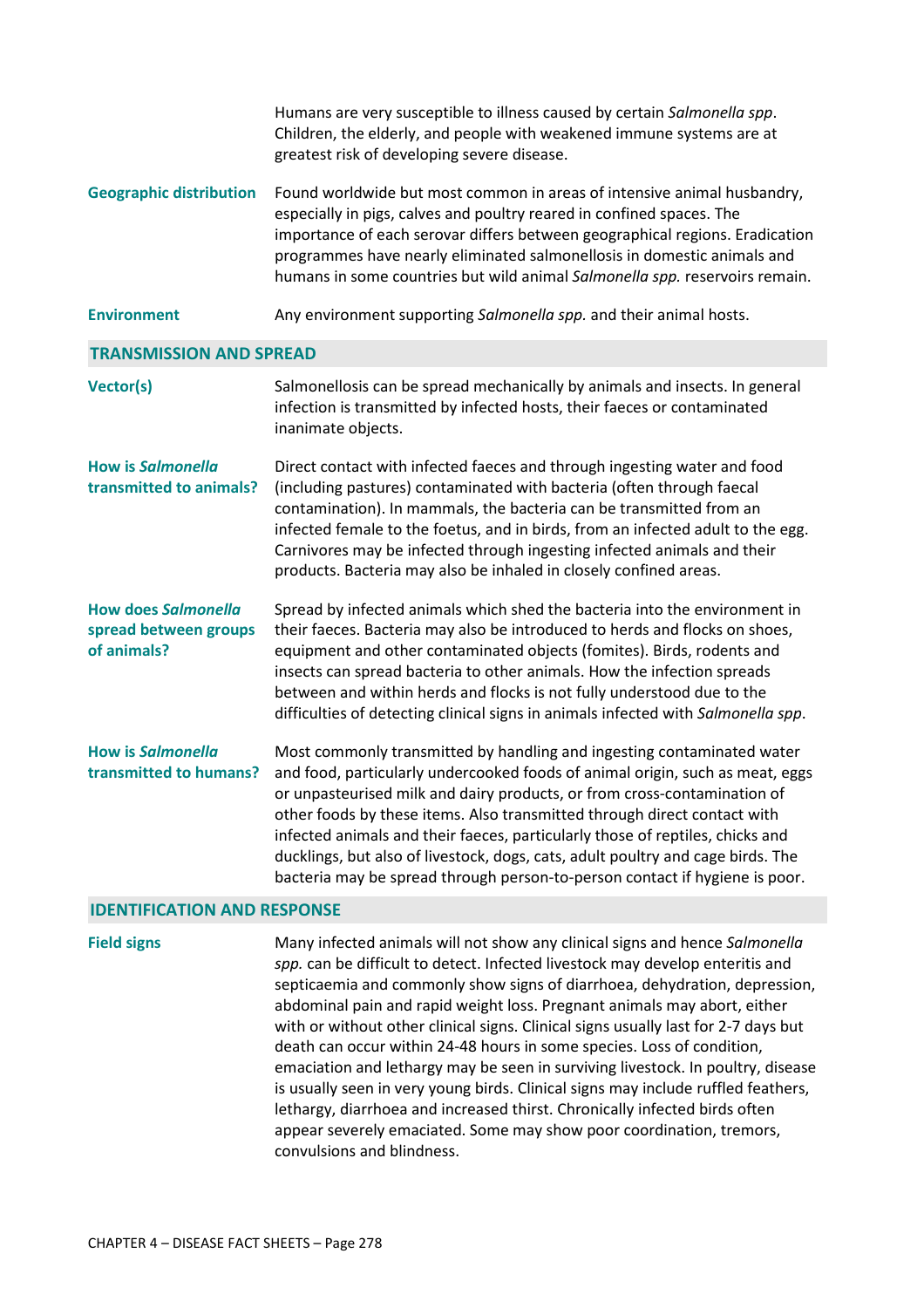|                                           | Clinical disease usually appears when animals are stressed by factors such as<br>transportation, crowding, food shortage or deprivation, weaning, giving birth,<br>exposure to cold, a concurrent viral or parasitic disease, sudden change of<br>feed, or overfeeding following a fast.                                                                                                                                                                                                                                                                                                                                                                      |  |  |  |  |
|-------------------------------------------|---------------------------------------------------------------------------------------------------------------------------------------------------------------------------------------------------------------------------------------------------------------------------------------------------------------------------------------------------------------------------------------------------------------------------------------------------------------------------------------------------------------------------------------------------------------------------------------------------------------------------------------------------------------|--|--|--|--|
|                                           | Infection in humans often causes gastroenteritis but a wide range of clinical<br>signs may be seen and death can occur in severe cases. Illness usually occurs<br>in single, sporadic cases, but outbreaks can also occur. Humans may suffer<br>from fever, abdominal pain, diarrhoea, nausea and sometimes vomiting.<br>Infection may last for 1-7 days. The elderly, children and those with weakened<br>immune systems may suffer from severe dehydration and more severe<br>illnesses, such as septicaemia. Some infected people do not show any<br>symptoms at all.                                                                                      |  |  |  |  |
| <b>Recommended action if</b><br>suspected | Salmonellosis in sheep and goats is a notifiable disease and suspected cases<br>must be reported immediately to local and national authorities and the OIE. In<br>general, contact and seek assistance from human and animal health<br>professionals immediately if there is any illness in people and/or livestock. An<br>outbreak may mean that many humans and animals have been exposed to a<br>common contaminated food item or water source.                                                                                                                                                                                                            |  |  |  |  |
| <b>Diagnosis</b>                          | Isolation of the causative agent by health professionals is needed for a<br>definitive diagnosis. Faeces or blood cultures are used for isolating the<br>bacterium in humans, and in animals and birds, faeces, rectal swabs and/or<br>caecal contents are required. Ideally, fresh faeces should be collected,<br>preferably without traces of urine. Samples should be prevented from drying<br>out. A medium should be used for transporting swabs.                                                                                                                                                                                                        |  |  |  |  |
|                                           | For dead animals, whole carcases should be submitted to a diagnostic<br>laboratory. If the whole carcase cannot be submitted, submit the intestine,<br>and if possible, the liver and heart. Wrap each sample in a separate piece of<br>aluminium foil. Place the foil-wrapped specimens in tightly sealed plastic bags,<br>and ship them frozen. After an abortion, samples should be collected from the<br>placenta, vagina and foetal stomach. Whole eggs, egg shells and shell<br>membranes can also be cultured for bacteria providing that the egg fragments<br>have not been subjected to environmental conditions that would destroy the<br>bacteria. |  |  |  |  |
| <b>PREVENTION AND CONTROL IN WETLANDS</b> |                                                                                                                                                                                                                                                                                                                                                                                                                                                                                                                                                                                                                                                               |  |  |  |  |

**Environment** Prevention and control measures are limited in wetlands with free-living animals, many of whom will carry the bacteria without any noticeable clinical signs and untoward effects. Transmission of bacteria from animals to humans and between captive animals can be more easily prevented and controlled.

### **Monitoring and surveillance**

Recording the incidence of outbreaks can identify trends in salmonellosis infections and evaluate the feasibility of control programmes. Monitoring of outbreaks in animals and humans can also help assess the contribution of animals to human illness.

**Livestock** The control of *Salmonella spp.* along the food chain is most effective when the colonisation of living animals with bacteria can be prevented.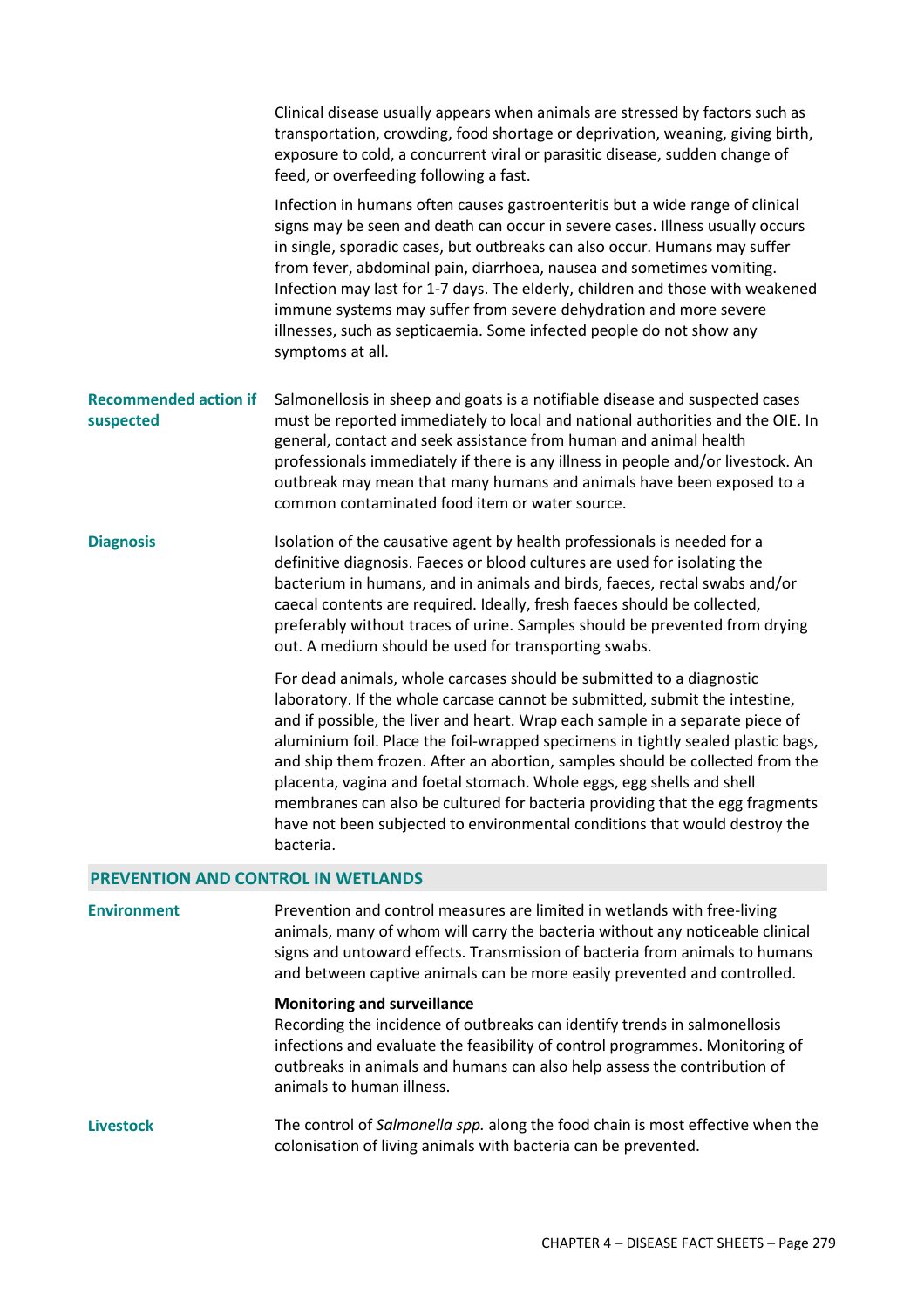A number of measures can be taken to help prevent or control infection:

- Good biosecurity will help protect captive animals from bacterial infection and prevent cross-contamination:
	- Have disinfection facilities for hands, footwear, clothing, equipment and vehicles/trailers on entering or leaving areas with livestock and after contact with animals. *Salmonella spp.* are susceptible to many disinfectants including 1% sodium hypochlorite, 70% ethanol, 2% glutaraldehyde, iodine-based disinfectants, phenolics and formaldehyde.
	- Wear protective clothing and footwear, either disposable or, if reusable, easily disinfected (*e.g.* waterproof clothing, face shields, gloves and boots).
	- Have separate clothing and utensils for each person using areas with livestock.

Note that biosecurity does not guarantee a *Salmonella spp.*-free flock or herd at the time of slaughter.

- Disease can be reduced by good hygiene and optimal animal husbandry and by minimising stressful events.
- Rodent control will help prevent/reduce transfer of bacteria from rodents to animals.
- Fence stream banks and watering holes to limit access by livestock to water contaminated by faeces from infected animals and to reduce animals contaminating water courses. Provide clean drinking water in separate watering tanks located away from potentially contaminated water bodies.
- Treat sewage to reduce the release of bacteria into water courses.
	- **Chlorinate** contained drinking water sources and prevent faecal contamination of food and water where possible. Do not chlorinate natural water bodies as this will have an adverse effect on the wetland ecosystem.
	- **Feed sources** should be *Salmonella spp.*-free. Store feed in rodent and insect-proof sealed containers.
	- **Avoid mixing** potentially infected and susceptible animals.
	- **Isolate** newly acquired animals.
- Buy animals or eggs from *Salmonella spp.*-free sources.
- During a herd outbreak, animals carrying bacteria should be identified and either isolated and treated, or culled. Contaminated materials should be disposed of.
- Vaccination can reduce the level of colonisation and shedding of the bacteria into the environment, as well as clinical disease. Vaccines are available for some serovars such as *Salmonella dublin*, *S. typhimurium*, *S. abortusequi* and *S. choleraesuis*, in some countries.
- Re-test treated animals several times to ensure that they no longer carry *Salmonella spp.*
- Adequate colostrum intake is important in preventing disease in young animals.
- Antibiotics may help with overcoming an outbreak but will not eliminate carriers, and transmission of bacteria from an infected adult to the egg or foetus may result in new outbreaks and disease spread.
- Maintain low densities of livestock to reduce cycles of salmonellosis within populations.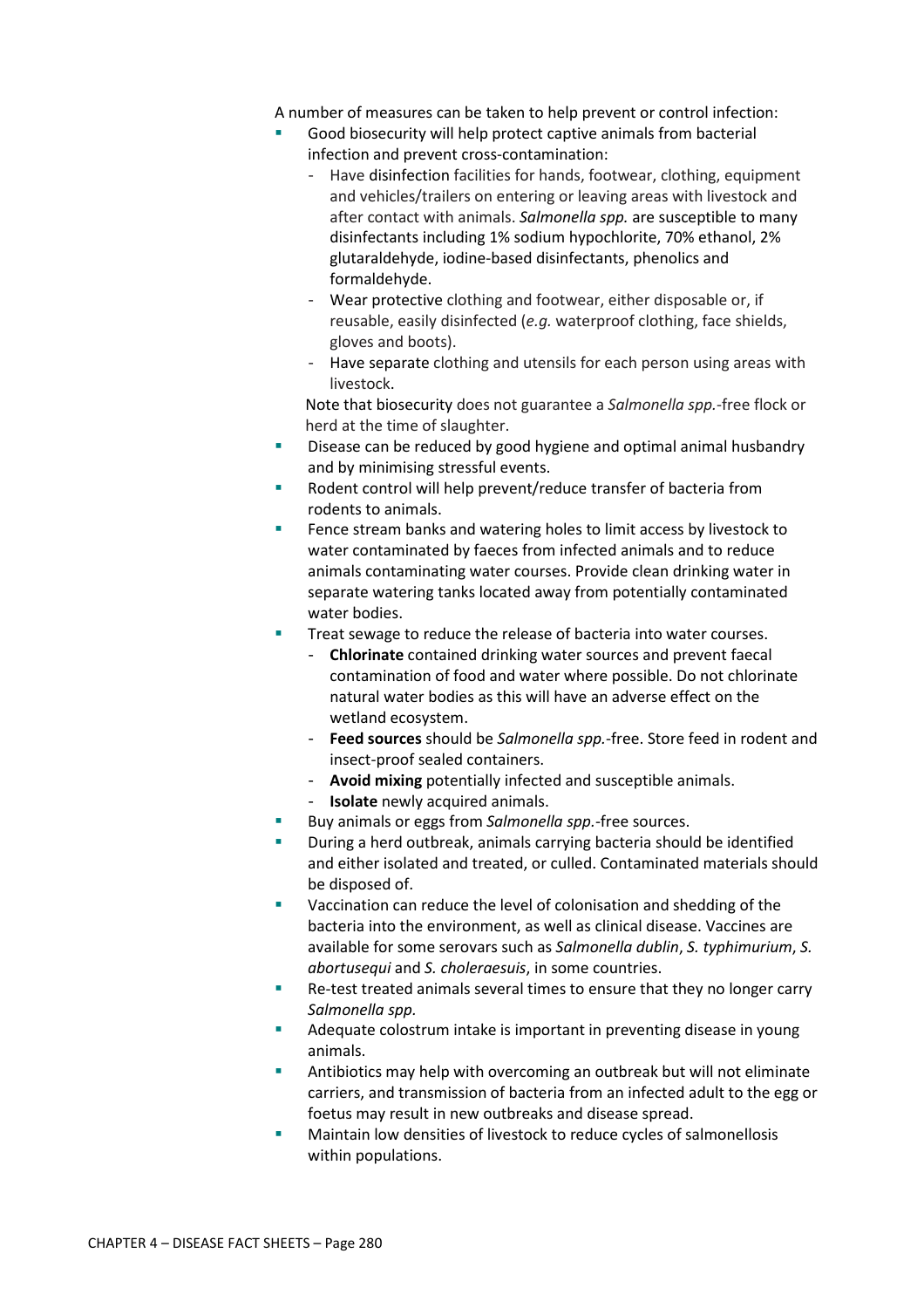- **Wildlife** Eliminating point sources of infection should be the key activity for preventing and controlling salmonellosis in wild bird and other animal populations:
	- Feeding stations encourage birds to congregate, sometimes in large densities, thereby increasing the potential for disease to spread between individuals when outbreaks occur. Ensure that garden bird feeding stations are regularly cleaned. Remove spilled and soiled feed from the area under the feeder. Rotate the locations of feeders to help avoid accumulation of faeces and contamination of particular areas. If bird baths are used, ensure that water is clean and fresh on a daily basis.
	- Regularly disinfect feeders using a dilution (1:10 ratio) of household bleach and water or an aviary-safe disinfectant. Ensure that feeders are rinsed with clean water and air-dried before re-use.
	- Thoroughly disinfect feeding stations and discontinue use temporarily if a salmonellosis outbreak occurs. This is to reduce the opportunity for transmission of *Salmonella spp.* which might be increased when garden birds feed together in high densities at shared food and water sources.
	- Avoid contaminating wetlands with wastewater known to harbour bacteria *e.g.* by use of constructed treatment wetland. This often happens when:
		- existing wetlands receive wastewater discharges
		- agricultural fields receive manure and slurries as fertiliser
		- development of landfill, livestock, and poultry operations are proposed.
	- Ensure that waste, sewage wastewater, and wastewater discharges are properly treated, secure and contained away from livestock, poultry and wetlands:
		- wastewater should be stored in lagoons and treated for a combined period of 20 days to eliminate bacteria *e.g.* a primary lagoon for eight days, secondary lagoon for five days, detention pond for two days, and recycle pond for five days.

- **Humans EXECUTE:** Avoid consuming un-pasteurised dairy products (*e.g.* milk, cheese and colostrum), eggs and untreated surface water.
	- Cook food thoroughly, especially eggs, meat and poultry. All meat should be cooked so that it is without blood and no longer pink.
	- Wash fruit and vegetables thoroughly, particularly if they are eaten raw. Ideally vegetables and fruit should be peeled.
	- **People with weakened immune systems should avoid contact with** reptiles, young chicks and ducklings.
	- Good personal hygiene:
		- wash hands thoroughly with soap and warm water: before preparing and eating food; after handling raw food; after going to the toilet or after/before changing a baby's nappy; after contact with animals and (especially) reptiles or contact with items they have touched; after working outside; and frequently if you have symptoms such as diarrhoea.
	- Prevent contamination of food in the kitchen.

No human vaccines to prevent salmonellosis exist.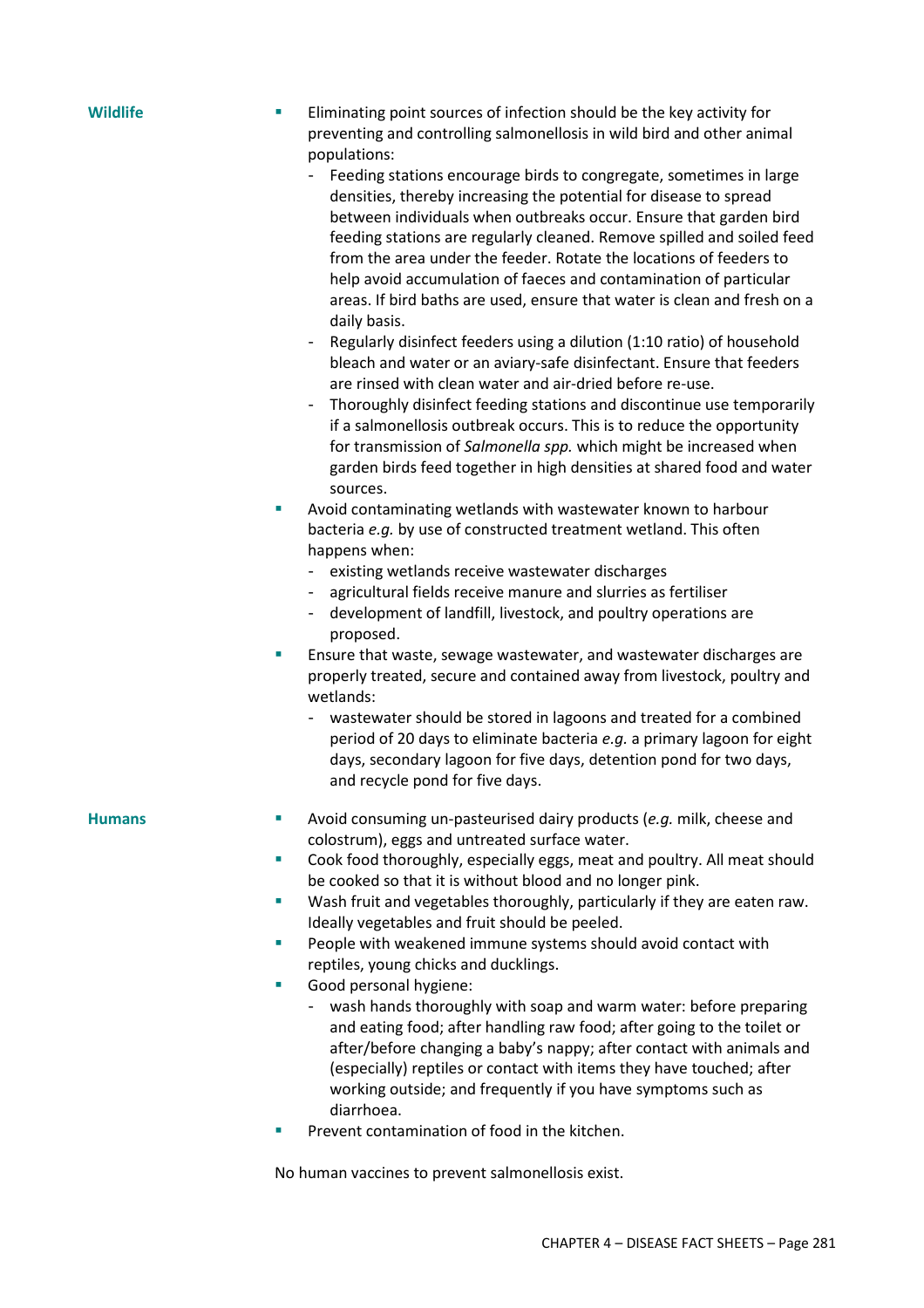Most people who have salmonellosis recover without treatment within 2-7 days. It is important to drink plenty of fluids as diarrhoea or vomiting can lead to dehydration and loss of minerals. Re-hydration solutions may also be useful. Antibiotics may be given to treat severe infections.

### **IMPORTANCE**

**Effect on wildlife** Many infected animals will not show any clinical signs at all and clinical disease is uncommon in healthy, unstressed adult birds and mammals. The prevalence of bacteria in most wild bird populations is generally low although large-scale mortalities of birds using feeding stations have become common in the United States and also occur with some frequency in Canada and Europe. **Effect on livestock** Many infected animals will not show any clinical signs at all and disease is uncommon in healthy, unstressed adult birds and mammals. In mammals,

clinical disease is most common in very young, pregnant or lactating animals, and often occurs after a stressful event. Outbreaks in young ruminants, pigs and poultry can result in a high morbidity rate, and sometimes, a high mortality rate. In outbreaks of septicaemia, the morbidity and mortality rates may approach 100%. There are reports of domestic cats suffering gastroenteritis with the *S. typhimurium* phage types that affect garden birds. This is thought to occur when cats predate sick passerine prey.

**Effect on humans** Salmonellosis is common in humans and is a major cause of food-borne illness throughout the world. Most people recover from infection without treatment. Infection often causes gastroenteritis but a wide range of clinical signs may be seen and death can occur in severe cases. The incidence and severity of the disease is higher in younger children, the elderly and those with weakened immune systems. The overall mortality rate for most forms of salmonellosis is less than 1%.

## **Economic importance** There is potential for significant economic losses to the livestock industry, with ruminants, pigs and poultry particularly affected, due to illness and loss of infected animals and likely trade restrictions imposed during and after an outbreak.

Illness in humans can result in significant economic losses due to the time lost from normal activities and medical costs incurred.